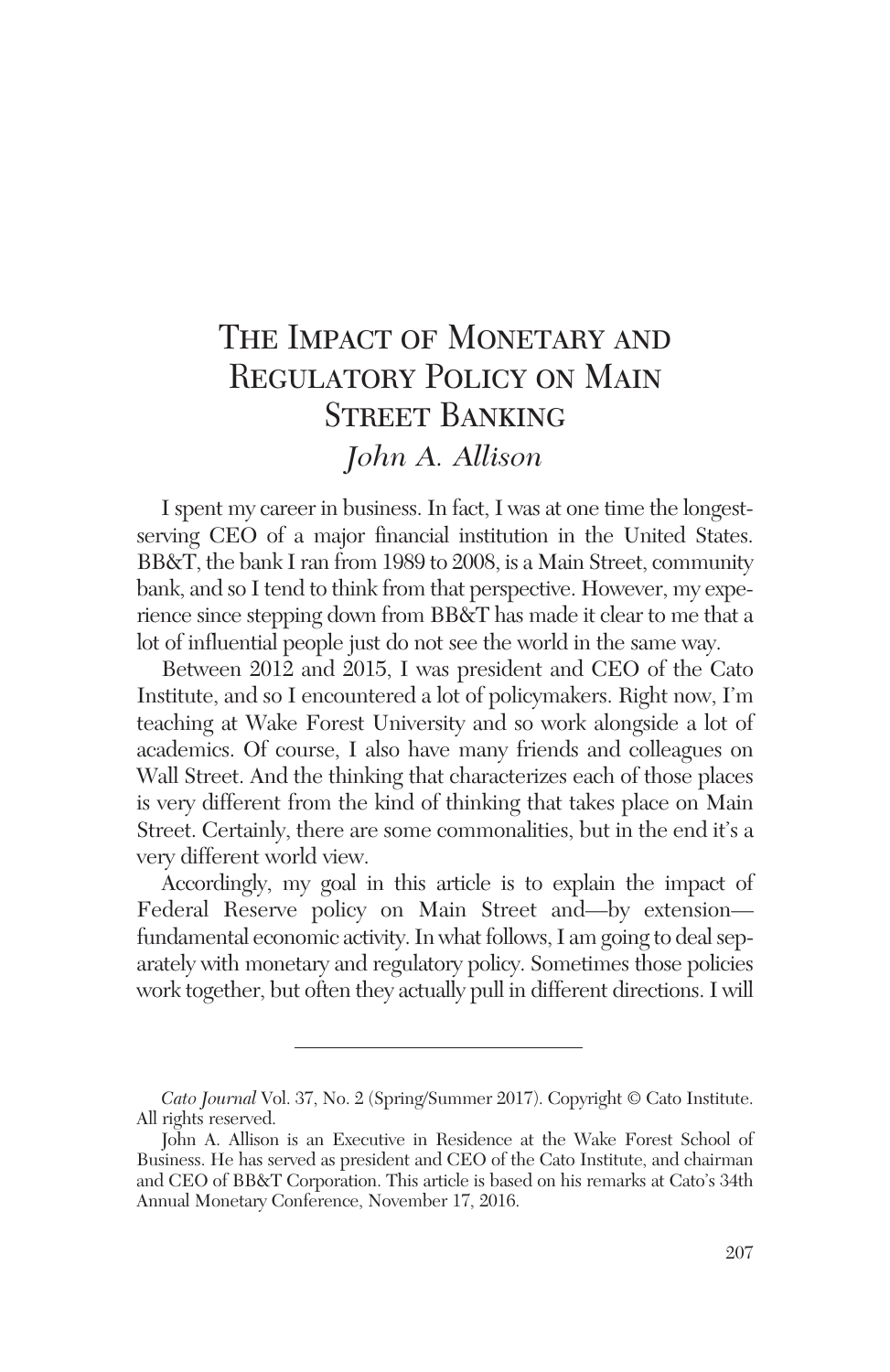#### CATO JOURNAL

go on to draw a distinction between the policy responses to the financial crises of the 1980s and 1990s, on the one hand, and the approach taken to the more recent crisis on the other. Finally, I will offer my thoughts on the state of banking today, and its prospects under the new U.S. administration.

# What Caused the Crisis?

I want to begin with some context, by looking at the last economic cycle. The commonly held belief is that deregulation, coupled with greed on Wall Street, caused the 2008 financial crisis. To put it bluntly, however, this account of the crisis is simply not true. On the contrary, based on my own experience, I believe very strongly that the recent financial crisis had its roots in government housing policy, which aimed to provide affordable homes *now* and gave no thought to the longer-term consequences. The Community Reinvestment Act, which put banks under enormous pressure to expand subprime lending, deserves particular blame, as do the activities of those giant government-sponsored enterprises Freddie Mac and Fannie Mae, which by the time they failed had amassed liabilities of \$5 trillion, including \$2 trillion of subprime mortgages.<sup>1</sup>

These misguided policies were amplified and made much worse, in my view, by the actions of the Federal Reserve. As CEO of BB&T, I saw this up close. It began in the early 2000s, when Alan Greenspan at that time the Fed chair—responded to a much-needed market correction (the bursting of the dot-com bubble) by engineering a radical reduction in real interest rates. That turned out to be an incredibly destructive move.

You see, at that point we already had a housing bubble in the United States. At BB&T, we gauged the market by looking at the debt service on people's home mortgages versus their incomes. On that basis, we thought house prices were at least 10 percent too high and were gearing up for a housing correction. But the opposite happened when the Greenspan Fed crashed interest rates. It was like pouring gasoline on a fire: all of a sudden, house prices were 30 to 35 percent too high, and there was enormous overinvestment in the housing sector as a whole.

<sup>&</sup>lt;sup>1</sup>For more on the contribution of government housing policy to the financial crisis, see Allison (2012: chap. 5).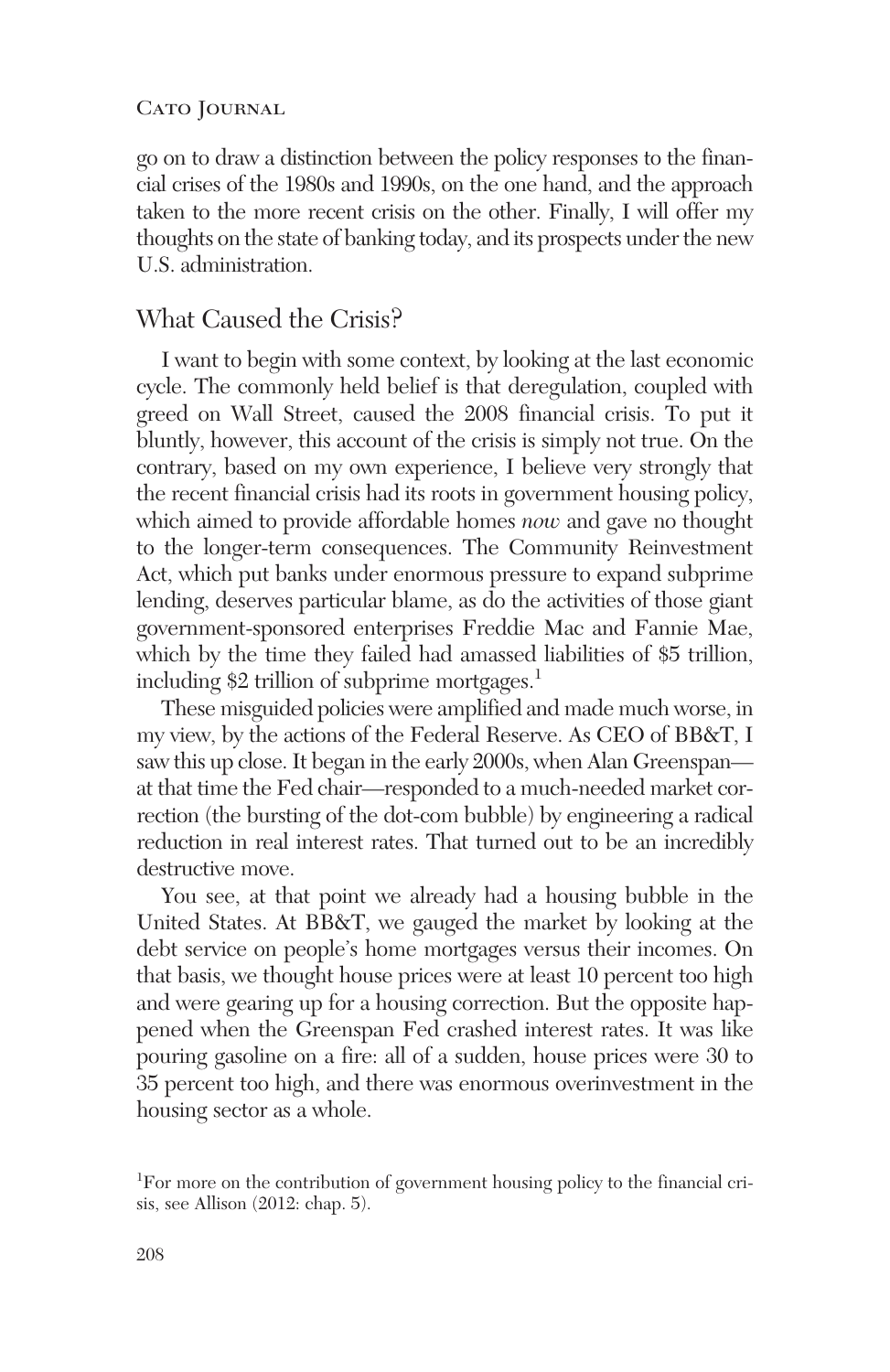What followed was very interesting. Greenspan claimed that there was a global savings glut and that as a result, interest rates would stay low indefinitely. At BB&T, we didn't pay too much attention to that. But then it went on for several years. At that point, we had to pay attention—for banks, prolonged low interest rates mean you have no spread in your business and therefore struggle to turn a profit. That's why many banks at that time started to lengthen the duration of their bond portfolios—they needed to find higher yields somewhere. BB&T was one of the last banks to join that party (Allison 2012: 27–28). But then—wouldn't you know it?—Greenspan suddenly started *raising* rates. He raised them very rapidly. In fact, this was the fastest percentage increase in interest rates ever.

Of course, the overall level of interest rates never went that high and economists tend to focus on that level. However, if you're running a business, the cost of money is your cost of goods. And if that cost of goods doubles—or even triples—in a very short period of time, it becomes very hard to run that business. I often ask my students to imagine the following scenario: you go to college, and in your first semester, tuition is \$25,000; the next semester, it rises to \$50,000; then it goes to \$75,000; and then \$100,000. It's hard to handle that kind of price increase—but that's exactly what happened to the cost of goods for banks when Greenspan started raising interest rates.

Bernanke continued the trend when he took over. But then he did something incredibly disruptive—something I argue markets would never do on their own: he inverted the yield curve. In other words, short-term rates somehow ended up *higher* than long-term rates. This created an enormous problem for banks, who make their money by borrowing short and lending long. With an inverted yield curve, banks faced negative spreads and were therefore forced to take more risk if they wanted to maintain their returns. It is no surprise, in this context, that a disproportionate share of the bad assets held by the banks at the time of the financial crisis were acquired during the last couple of years of the economic cycle. In short, the Fed had created a massive, perverse incentive: the banking industry either had to take more risk or else go broke from negative spreads.

It is important to understand that the impact of all this was not just on the housing market. In fact, there were multiple bubbles, appearing everywhere from commodities markets to the automobile industry. By its actions, in other words, the Federal Reserve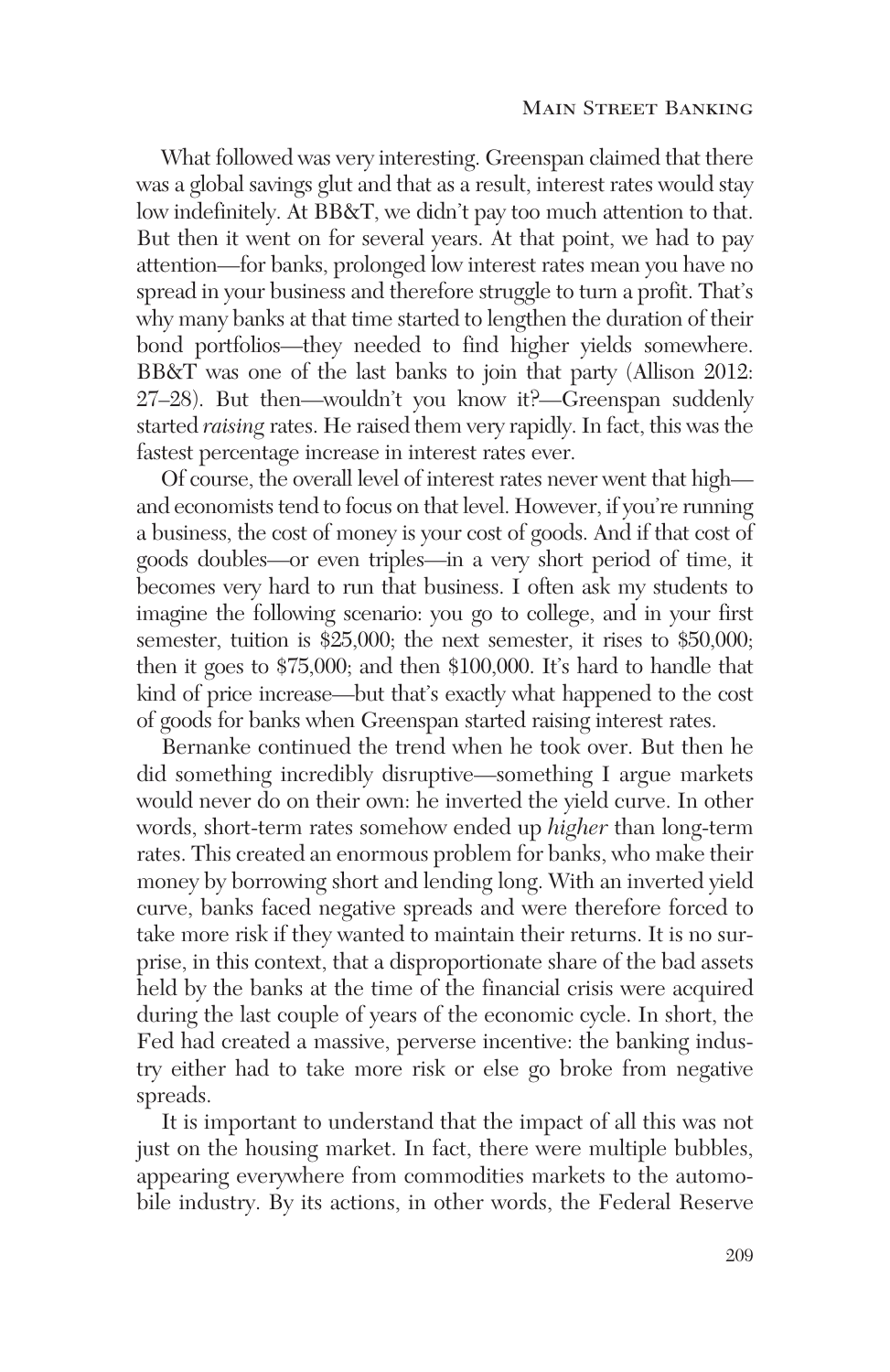#### CATO JOURNAL

encouraged massive malinvestment across the economy. When the bubble inevitably burst, those investments were unwound very rapidly, at vast economic cost. The so-called Great Recession ensued.

### The Impact on Main Street

Many Main Street business people feel fooled by the Federal Reserve. The perception is that the Fed said one thing but did something completely different. What's more, the Fed's predictions didn't reflect reality: Bernanke was still saying there wouldn't be a recession *after* the recession had started! As a result, people on Main Street are asking themselves whether America's monetary policymakers really know what they're doing.

That loss of faith has serious consequences. What's happening today is that the average Main Street business person—who is not an expert on monetary policy—expects inflation and can't figure out why it isn't happening. They read in the *Wall Street Journal* about quantitative easing and the massive expansion of the money supply, and they think inflation must surely be around the corner. Now, that may be a misinterpretation, but it's what the average Joe thinks is going on. Meanwhile, these people are running their businesses and not seeing any revenue increases.

Put yourself in their position: you're running a Main Street business, you expect inflation, and your revenues are flat. What do you do? For most Main Street businesses, the answer is to become very cautious. That means bearing down on costs and not making any big investments. Big public companies take advantage of cheap financing to buy back stock. Industries consolidate—but the mergers are driven by cost, rather than revenue.

It all stems from uncertainty. Main Street businesses believe they've been fooled in the past, are worried about what the future might hold, and have little faith in the Federal Reserve's ability to steer the right course. I like to use the analogy of the Wizard of Oz. That's how people saw Alan Greenspan when he was Fed chair—"the wonderful things he does!" But when the financial crisis hit, it was like the curtain being pulled back. Suddenly you realize it's just this old guy and that the rest was all smoke and mirrors. That analogy might not be entirely fair, but it does capture what a lot of Main Street business people think when they look at the Federal Reserve today.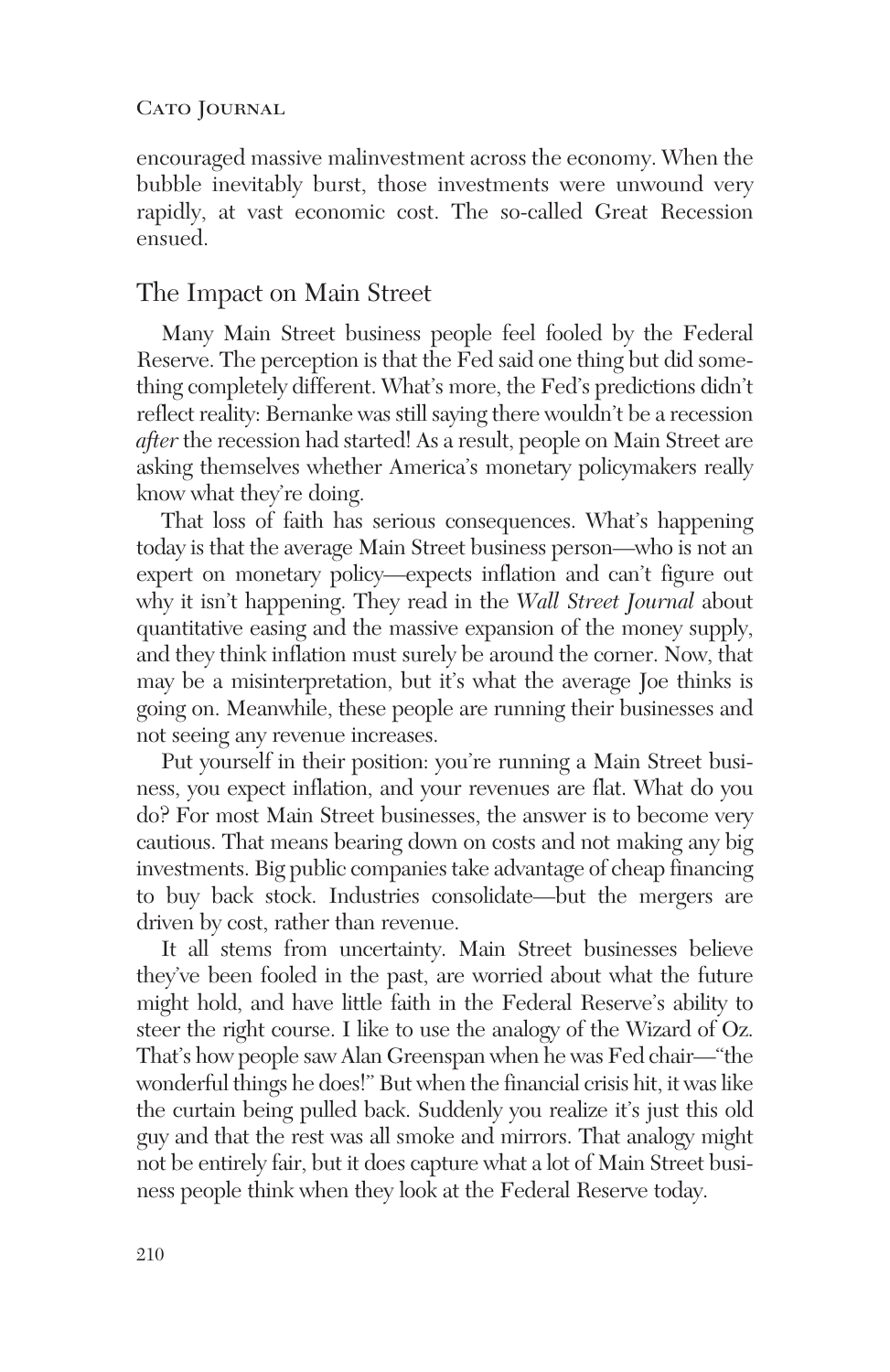# The Consequences of Regulation

As much trouble as monetary policy has caused, when it comes to this correction, the regulatory side of policymaking arguably did even more damage. Of course, you hear all the time that banks were deregulated in the run up to the financial crisis, but, for someone who was actually running a bank during that period, this just seems like a bizarre argument. In fact, there was a massive *increase* in bank regulation under the George W. Bush administration. There was the Privacy Act, Sarbanes-Oxley, and the Patriot Act. Together, these pieces of legislation constituted a radical increase in the regulation imposed on the American banking industry—you can just go count the pages.<sup>2</sup>

What's more, banks were put under huge pressure to carry out subprime lending. For example, the regulators wouldn't approve mergers unless the banks in question were doing lots of subprime lending. Then there was the perverse way risk weighting was applied to banks' capital ratios3 —you had to keep only half as much capital against a subprime mortgage loan as you did against a loan to ExxonMobil. In Europe, of course, you could loan money to the Greek government and then hold no capital against it whatsoever (Allison 2012: 51). Bank capital regulation made no logical sense, but it certainly provided a great incentive for crazy investments.

The worst part is that financial regulators don't seem to have learned anything from their mistakes. There's a discussion going on right now about the next set of Basel rules, which will aim to set capital ratio risk weights *globally*. This is a recipe for disaster. Let's imagine—and it doesn't take much to picture it—that the Basel committee underweights a particular asset, meaning that banks don't have to hold as much capital against it. What's going to happen? Well, you'd expect to see lots of investment flow into that particular asset, which means that asset is going to get a lot more risky. It's exactly what happened in the mortgage business a few years ago. It doesn't seem regulators have got any better at judging risk, either. Just look at energy credits, which were considered low-risk two years ago, but suddenly became high-risk when the energy bubble burst.

<sup>2</sup> For more on why the financial sector was *misregulated*, not deregulated, see Allison (2012: chap. 13).

<sup>&</sup>lt;sup>3</sup>For more on the perversities of risk-weighted capital ratios, see Dowd (2014).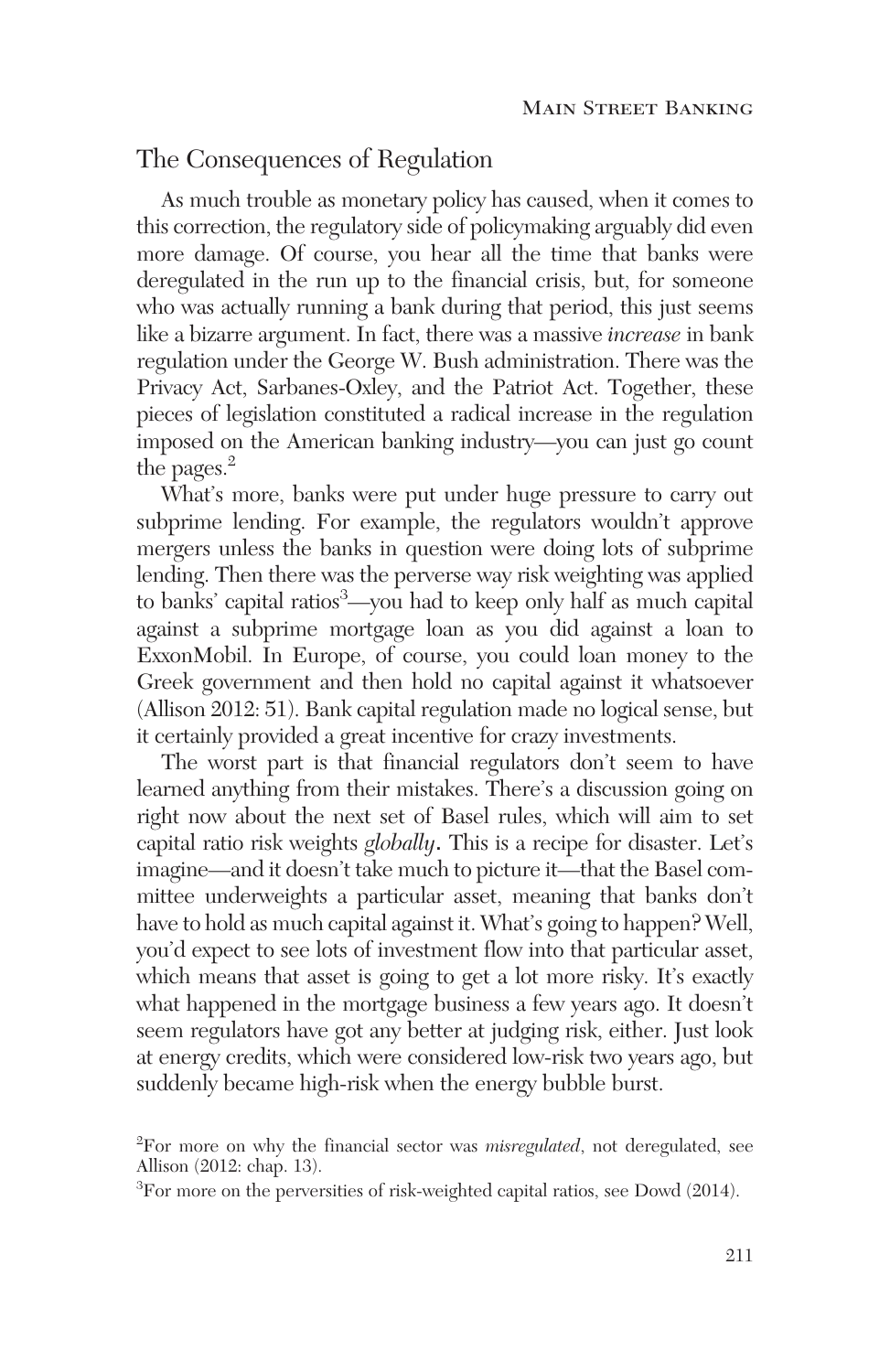#### CATO JOURNAL

Ultimately, this risk weighting just isn't ever going to work. Financial regulators are presuming to know things they cannot possibly know with any degree of certainty, and storing up problems for the future in the process.

# A Tale of Three Crises

During my career in the banking industry, I had the experience of going through several financial crises—first in the early 1980s, when I was running BB&T's lending business, and then again in the early 1990s and late 2000s, when I was CEO. What a lot of people don't seem to realize about these three crises is that the first two were handled radically differently by the regulators than was the most recent one. And those divergent regulatory approaches had a huge impact on the respective economic outcomes.

An economist looking at the 1980s crisis with no prior knowledge would probably guess at a much worse outcome than we had in the late 2000s, principally because the country was in much worse shape going into that earlier crisis. Same for the crisis of the early 1990s. Yet it didn't work out that way—why? A lot of it comes down to how bank examiners handled those earlier crises: they effectively attacked the bad banks, putting them out of business. But, crucially, they discriminated between banks and allowed the good ones to continue operating unmolested. As it happens, BB&T grew during those cycles. We were able to help our existing customers through the downturn, and we were able to help new customers who had been let down elsewhere.

This time around, we had an inverted regulatory action. Instead of letting the bad banks fail, the government bailed them out. At the same time, regulators attacked good banks—banks that had made prudent investments and had gone into the crisis with strong balance sheets—by radically tightening lending standards. That approach made things drastically worse: the last thing you want to do in a credit crunch is suddenly impose additional restraints on lending, but that's exactly what regulators did. As a result, BB&T was forced to put thousands of people—our customers, who were relying on us for credit—out of business for no good reason. If regulators hadn't taken such a destructive approach, those customers could have stayed afloat and kept creating jobs.

This terrible response to the crisis was, I think, driven by panic. Bernanke's book, *The Courage to Act*, offers an interesting window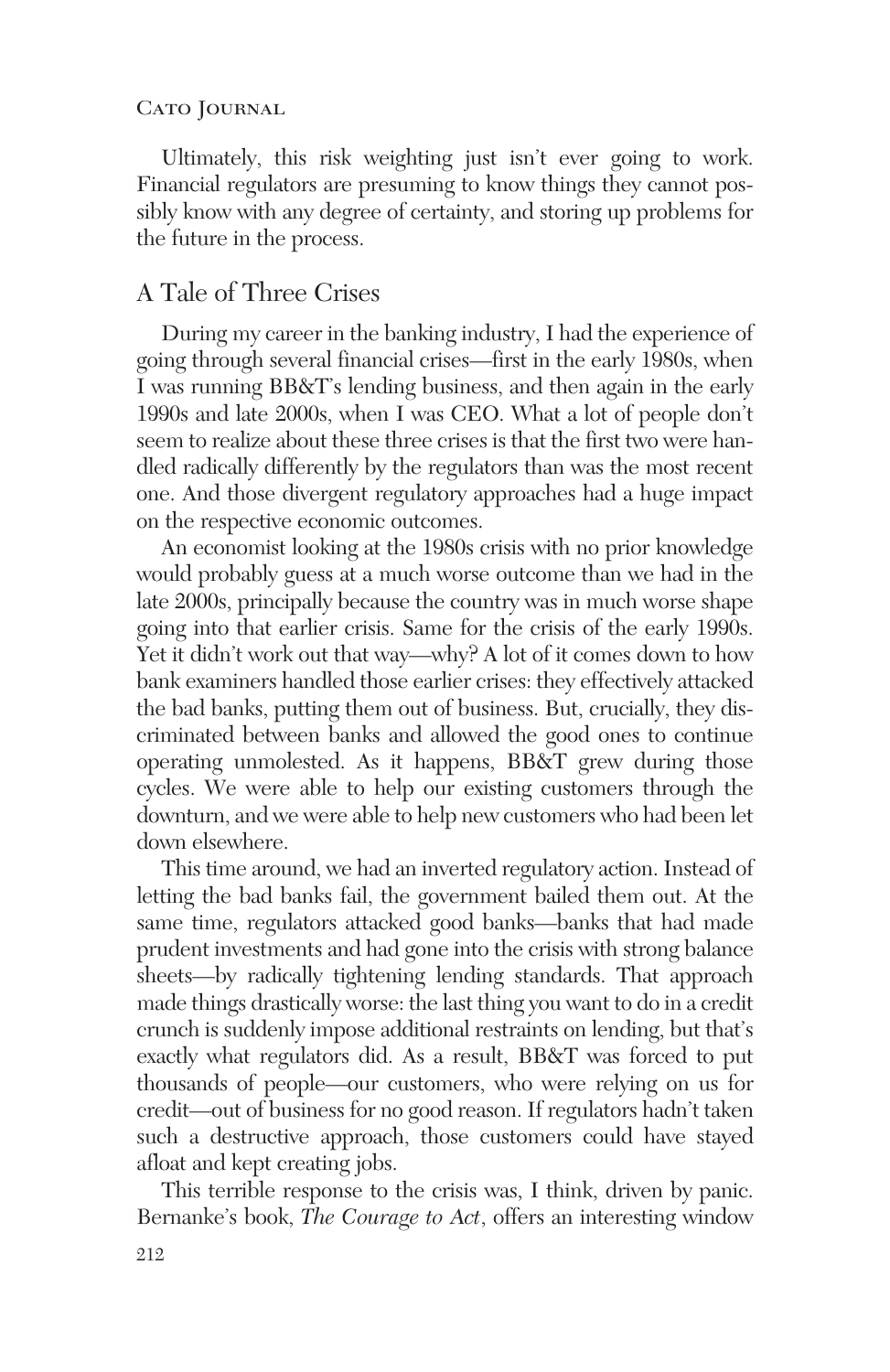into his perception of what was going on. He really thought we were on the verge of a global Armageddon, that the entire financial system was about to collapse, and that the aftermath was going to make the Great Depression look like a picnic. But that perception wasn't rooted in reality, and it certainly didn't reflect what was happening in the Main Street banking business. BB&T wasn't about to go broke just because Goldman Sachs was going broke. In fact, at BB&T we were buried in cash; the same was true for Wells Fargo and most of the banking industry. Yet this irrational fear of "contagion" spread like wildfire, and the regulators completely overreacted. In the process, they helped turn a financial crisis into a prolonged economic downturn.

## Banking in Trump's America

Looking forward, I am more optimistic. Nevertheless, a great deal of damage has been done since the passage of Dodd-Frank, and that will take time to unwind. The significant rise in capital requirements, while not necessarily a bad idea on its own (Allison 2012: 189), has come alongside a much-increased regulatory burden, as well as a much-narrowed yield curve spread. Together, those factors have made it hard for Main Street banks to make money. Another problem is the big increase in liquidity requirements. This forces banks to hold lots of short-term government debt and to maintain unproductive excess reserves.

Then there's the dramatic tightening of lending standards, which has continued since the financial crisis. This is of particular concern to me. I started out as a small business lender, and over the years the kind of "venture capital" loans I made helped entrepreneurs to create hundreds of thousands of jobs. But banks literally can't make those sorts of loans anymore. Bernie Marcus, a friend of mine who started Home Depot, says today he would never get the kind of financing he had then—and he's right. Lending standards for small businesses are tighter now than at any time in the last 45 years. We will never know how many great opportunities are being lost as a result.

It was interesting, though, to see the market reaction to Donald Trump's election, with bank stocks performing very strongly. Investors clearly think the new administration is going to make some beneficial reforms to financial regulation, and I think that's a reasonable expectation. For all his flaws, Donald Trump has agreed to support a bill—Rep. Jeb Hensarling's proposed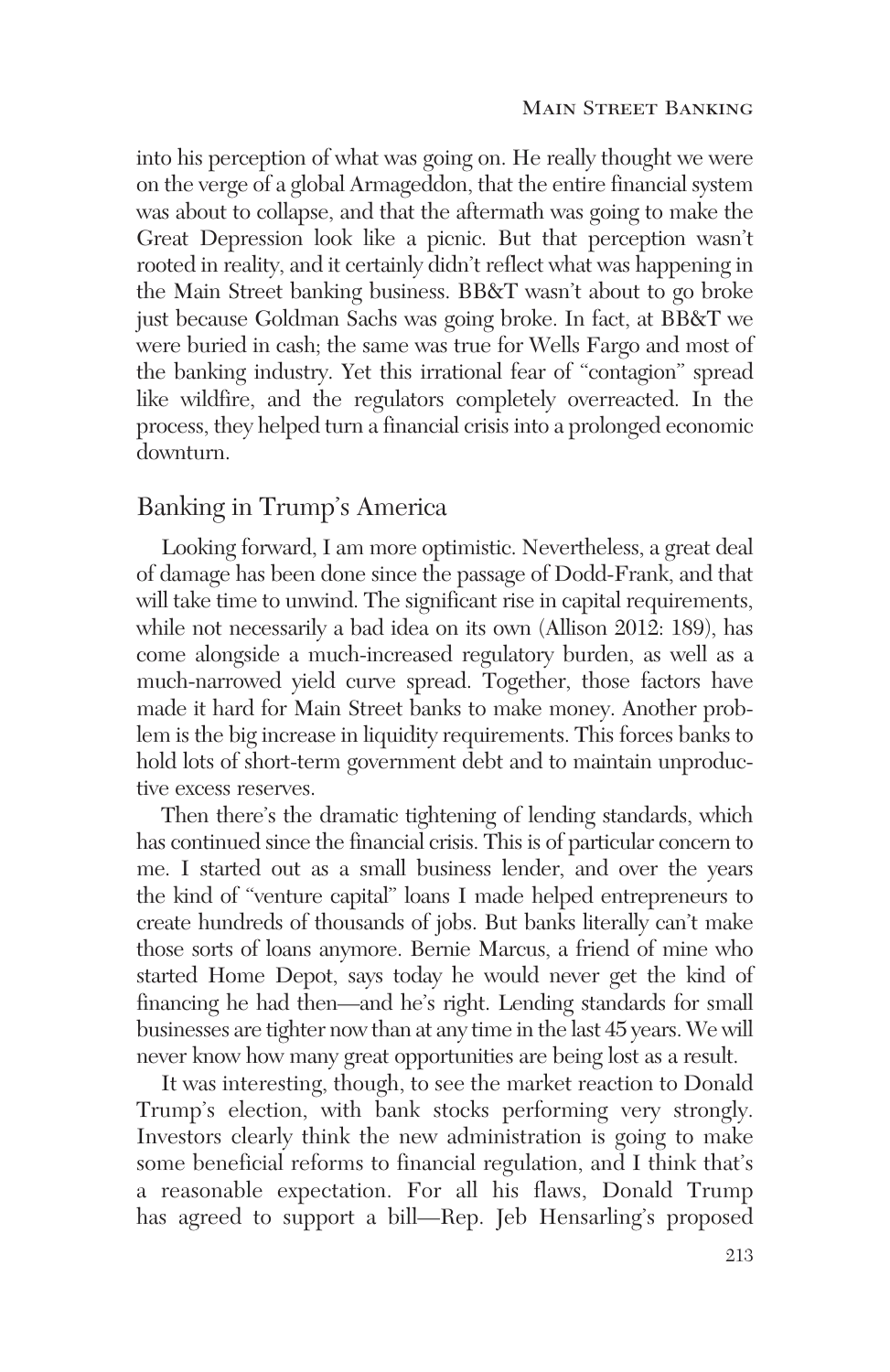Financial CHOICE Act—that would do a lot to improve the regulatory climate. It's not a perfect free-market plan for banking reform, of course, but what it would do is allow banks to effectively opt out of Dodd-Frank so long as they maintain a strong leverage capital ratio. That would be a hugely liberating move for the banking industry.

Moreover, even if that bill doesn't get passed, we are still likely to get some regulatory relief. And that's because regulators always act in the regulatory interest and look to the federal government's political leadership to judge that. Let me explain with an example from my own experience: early in my career as a CEO, Bill Clinton was elected president, and for whatever reason, he was convinced that there was racial discrimination in banking. But this was the 1990s there had been plenty of discrimination in the 1960s, but it was all over by the time Clinton came to office. Nevertheless, President Clinton instructed his FDIC staff to find racial discrimination and then put an end to it.

Of course, racial discrimination had been against the law for a long time. And officials at the FDIC knew banks in the 1990s weren't really discriminating against their customers. But these regulators had to make the boss happy, and so they started cutting some interesting deals. They would go into banks, use crazy formulas to prove the existence of racial discrimination, but then let the "guilty" banks off with a small fine and a slap on the wrist—just so long as bank executives accepted responsibility and let the FDIC get some good publicity for themselves out of it.

Now, when the FDIC came to BB&T, we refused to play ball.<sup>4</sup> We knew we didn't racially discriminate, and, after one look at the FDIC's crazy accusations, we said we'd see them in court. But the FDIC didn't want that, and so they took a different approach: they said they wouldn't let us do any mergers or open any branches; they said they'd send in an army of inspectors and just sit on our organization until we gave in to their demands. They said we'd be paralyzed as a business. And, for four months, we were. BB&T fought the FDIC like crazy, but in retrospect it was probably a bad business strategy it would have been better for our bottom line if we had just rolled over like they wanted us to.

<sup>4</sup> For an expanded account of this episode, see Allison (2012: 43–45).